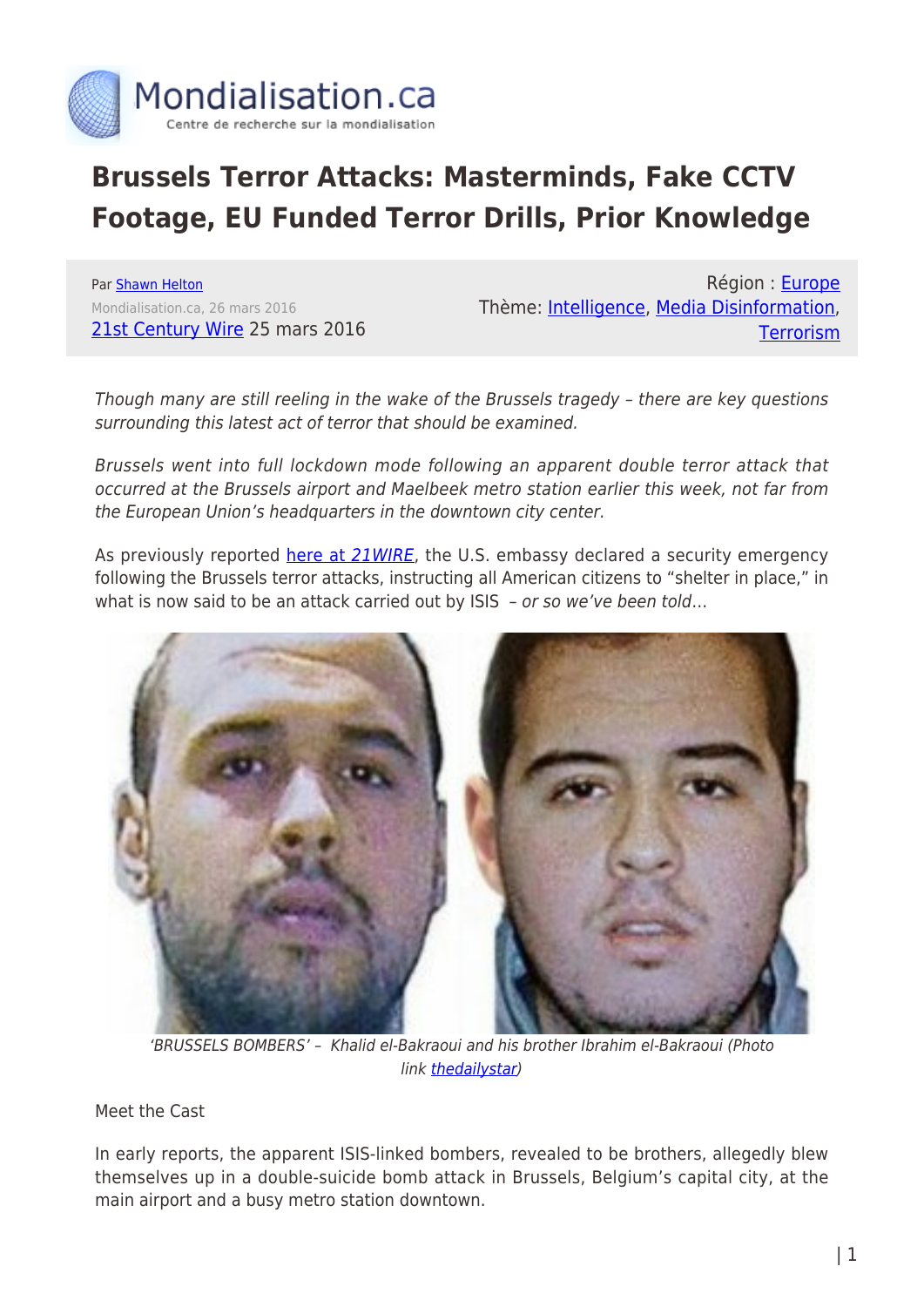However, [according to Belgian officials](http://www.king5.com/news/nation-now/third-suspect-arrested-in-beglium-bombing/97986363) the two brothers were originally stated to have been at the airport together but both "were actually at two different locations and that one huge bomb left by a third terrorist failed to detonate at the airport."

Brussels issued a notice for an individual seen pushing luggage through the airport, along with the two other suspects now said to be dead. All three were allegedly seen on CCTV footage at the airport, in a highly coordinated attack that the terror linked media organization Amaq agency says was an ISIS attack.

The identity of two terror suspects in connection with the Brussels attack were uncovered by DNA records **[according to Belgium officials](http://www.nbcnews.com/storyline/brussels-attacks/suspected-paris-bomb-maker-najim-laachraoui-was-brussels-attacker-n545521)**, while a third suspect named Najim Laachraoui, (alleged bomb-maker in the Paris attacks last November) was presumed to be on the loose, also died as a result of his part in the airport attack, with authorities describing his relationship with the Paris attackers:

Laachraoui's DNA was found on a suicide belt at the Bataclan music venue that was targeted by the terrorists along with an explosive device at the Stade du France.

His DNA was also recovered at several safe houses in Belgium used by the cell.

Laachraoui also used the false name Soufiane Kayal and was with suspected Paris attacker Salah Abdeslam in Hungary in Sept. 2015.

This report added confusion to the already winding Brussels narrative, as it was [initially](http://www.king5.com/news/nation-now/third-suspect-arrested-in-beglium-bombing/97986363) [reported](http://www.king5.com/news/nation-now/third-suspect-arrested-in-beglium-bombing/97986363) Laachraoui was seen fleeing the airport, "One of the other men, seen wearing a hat, and believed to be Najim Laachraoui, was pushing a cart with a 35-pound bomb that failed to go off. He was seen leaving the airport and is being sought."

Also according to [reports](http://www.bustle.com/articles/149320-where-is-the-maelbeek-subway-station-the-brussels-attack-site-is-close-to-eu-headquarters) this week, the Maelbeek metro station explosion took place near some very important government buildings, including the EU's main buildings, the European Parliament and the US embassy in Brussels – all of which, make the attack appear even more suspicious in nature, given the amount of security in the area on a daily basis.

We're told that the attack at Maelbeek metro, was less than two miles away from the US embassy, as both European Commission Headquarters and the Council of the European Union were around a 1,000 feet from the popular exit, Rue de la Loi. Additionally, the European Parliament was just under 2,000 feet from the bombed station.

According to [US officials](http://www.cbsnews.com/news/brussels-attacks-concerns-isis-operatives-terror-plots/), the Brussel's attacks displays some of the similar hallmarks reported during the Boston bombing, and London's 7/7 bombing:

Belgian police were trying to locate a second man seen at the location of the subway bombing. The man was seen buying tickets in the subway with the confirmed suicide bomber, Khalid El Bakraoui, and both men had identical backpacks.

Belgian prosecutors have said at least four people were involved in Tuesday's attacks on the Brussels airport and a subway train, including El Bakraoui and his brother Ibrahim.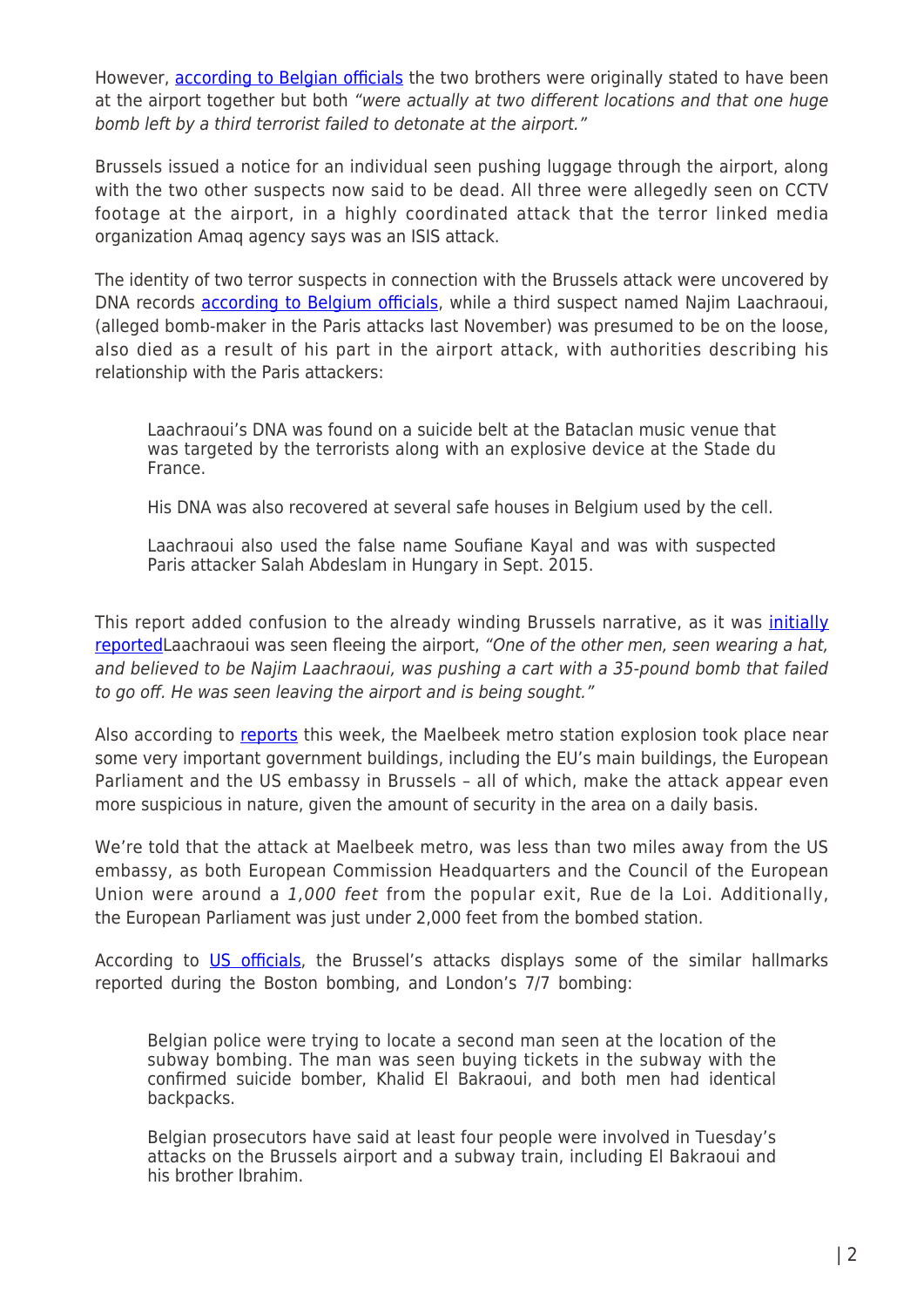## 'PLANTED EXPLOSIVES?' – Blown-out windows mirror each other after an apparent suicide-bombing at Brussels airport. (Photo link  $qz$ )

 $\pmb{\times}$ 

According to the [Associated Press](http://abcnews.go.com/International/wireStory/latest-death-reported-brussels-airport-37832109), hundreds of civilians have been injured at both the Brussel-Zaventem airport and Maelbeek metro station, along with nearly three dozen killed:

A Belgian security official says the death toll has risen to 34 in attacks on the Brussels airport and a subway station.

The official did not specify how many people were killed and wounded at each site. The official spoke on condition of anonymity because precise numbers were expected to be announced early Wednesday.

Earlier, the government had reported 20 dead at the Maelbeek metro station, in the heart of the European Union's capital, and 11 dead at the airport, and scores of injured.

According to [reports,](http://www.bbc.com/news/world-europe-35869254) there was a 'twin blast' in Brussels airport and one explosion at the metro station, [downgraded to 31 killed](http://www.cbsnews.com/news/brussels-attacks-concerns-isis-operatives-terror-plots/) in total as of March 24th.

Below we'll examine the shocking situation in Brussels, its links to other attacks, some of the major questions surrounding this case and lay out some of the existing evidence we know to date…



'TERROR TV REDUX' – The alleged Brussels bombers caught on CCTV, shades of London 7/7 (Photo link [youtube\)](https://i.ytimg.com/vi/4L2YjOQNAbY/maxresdefault.jpg)

Hebdo, Paris and Brussels

Though the Brussels attack appears somewhat different than the Hebdo shootings and Paris attacks of 2015, there are overlapping narratives to consider that tie all three events together.

Perhaps most notably, we saw a similar radicalized brother theme during and after the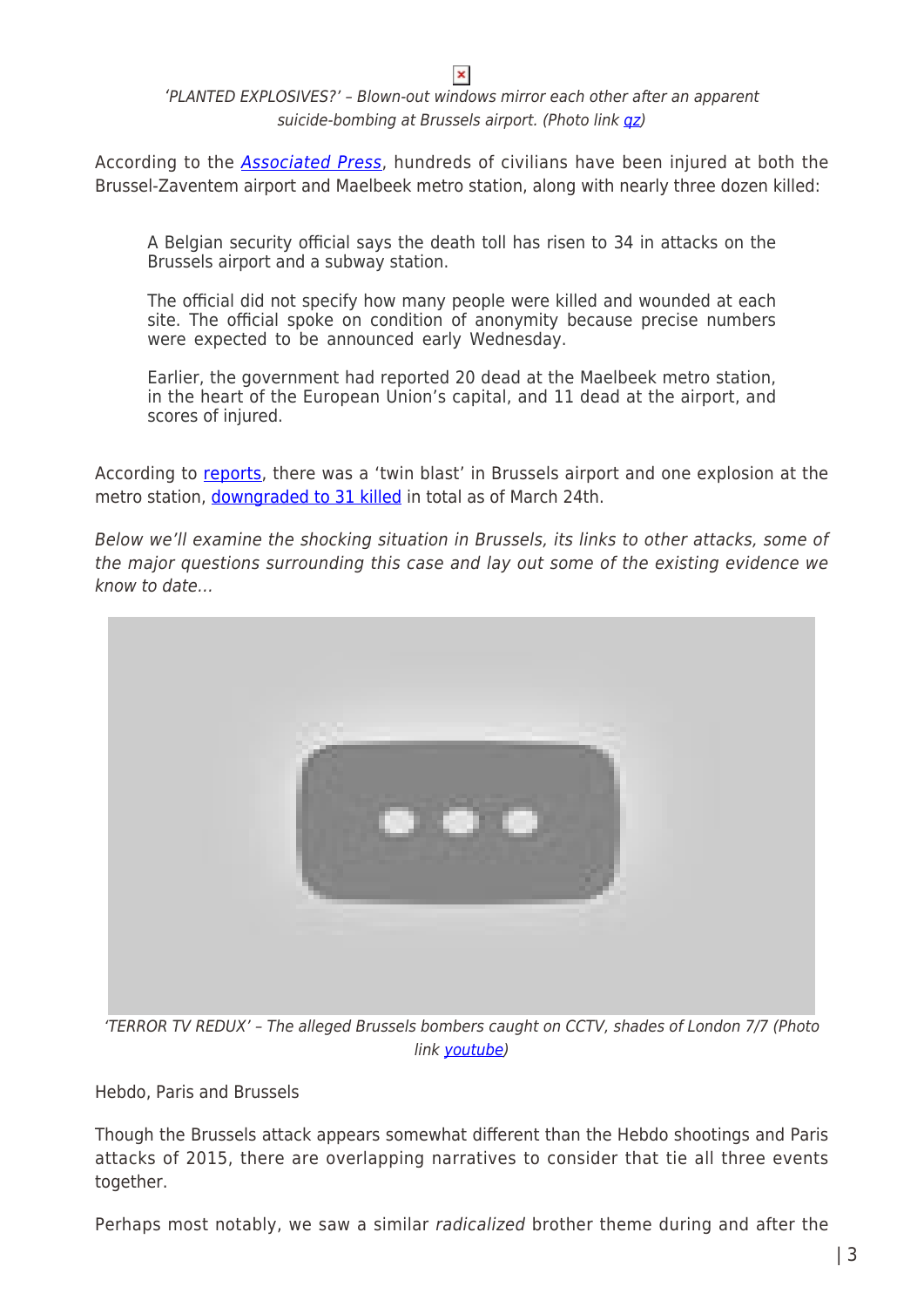Charlie Hebdo magazine shooting from January of 2015, as a jihadist duo allegedly carried out a major shooting attack in downtown Paris, only to be killed later in a six-hour standoff by police some 50 miles away from Paris.

Soon after, it was then discovered that the Paris shooters also had a third accomplice following the heavily dramatized magazine shooting attack/siege. In fact, if you remember, it didn't take long for investigators and media implicate the 'Kouachi brothers' (Cherif Kouachi and Said Kouachi) as being the two masked individuals seen fleeing the Charlie Hebdo offices, as Said's identification had been 'discovered' laying on the seat of the apparent get-away vehicle, left perfectly intact near the Paris shooting as if by magic.

It was then revealed, coincidentally or not, that there were major terror links discovered following the theatrical Paris shootings at the Charlie Hebdo magazine headquarters, as media outlets declared that Al Qaeda in the Arabian Peninsula (AQAP) had taken responsibility for the attacks – as well as helped to finance the apparent perpetrators, the Kouachi brothers.

Then by a twist of fate, there was an allegedly ISIS-inspired attack carried out by the Kouachi brothers accomplice Amedy Coulibaly, who had released audio recordings and [terror declarations via YouTube,](https://www.youtube.com/watch?v=Z8Q9eJh2fe8) professing his allegiance to ISIS, while he was supposedly working side by side with the Kouachi brothers, who claimed they were "financed by AQAP", to carry out their part in the attack.

To many analysts, this was an obvious attempt to shore up some of the loose ends within the Paris attack/siege narrative, while also performing the function to [set-up Yemen as a](http://21stcenturywire.com/2015/04/30/hebdo-to-houthis-saudi-strikes-in-yemen-open-the-door-to-terror/) [central focus for the West's next destabilization](http://21stcenturywire.com/2015/04/30/hebdo-to-houthis-saudi-strikes-in-yemen-open-the-door-to-terror/) campaign – which is exactly what happened in the US sanctioned/Saudi-led airstrikes a year ago.

If the Hebdo/Paris attacks were to be accepted at face value – it would mark a clear connection between AQAP and ISIS. It was no surprise then that this is exactly the narrative we saw formed over a year ago in Yemen.

Then after all of the high-flying media confusion, we learned that authorities already knew the identities of the Kouachi brothers for at least ten years, as at least one brother was placed on a "no fly list" and both had been under police surveillance since Said Kouachi allegedly trained with AQAP in 2011.

Looking at the clues in Paris, leads directly to Brussels…

Following the first orchestrated Paris attack in January of 2015, Belgium was already in the periphery concerning terror networks, as a weapons supply cache was causally revealed by the [Wall Street Journal](http://blogs.wsj.com/brussels/2015/01/15/gunman-amedy-coulibaly-may-have-tried-to-buy-weapons-in-belgium/), as well as a dark underground network of apparent militants:

 An official with the Belgian federal prosecutor's office said that a man presented himself to the police in Charleroi, a city in southern Belgium, saying he bought a car from Mr. Coulibaly's wife, Hayat Boumeddiene, who is now believed to be living in Islamic State-controlled territory in Syria. Ms. Boumeddiene left **France for Turkey** a few days before the Paris attacks occurred.

The police then searched the man's home and discovered evidence that he was involved in weapons trafficking, the official said. A judge ordered the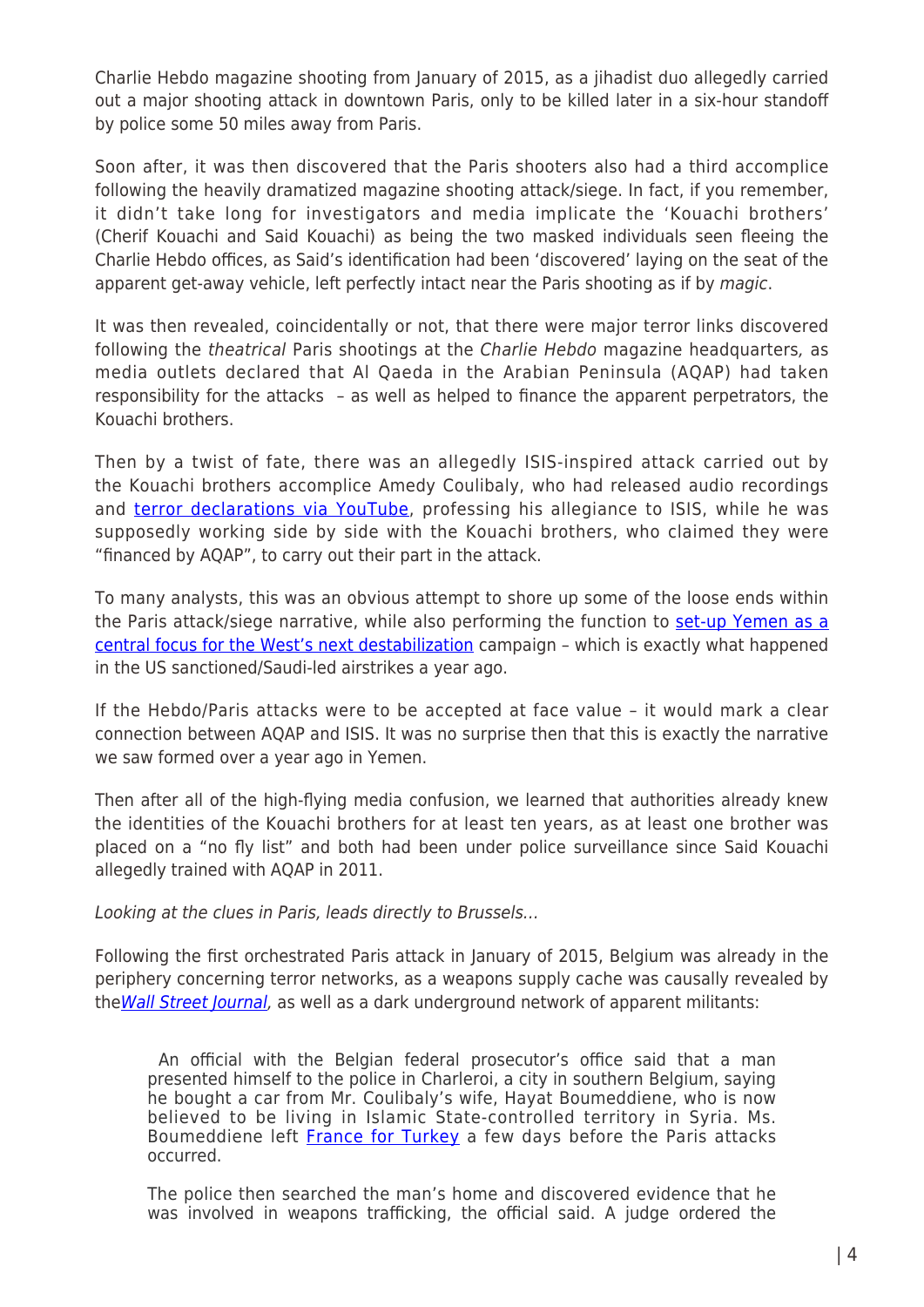arrest of the man, who wasn't identified. But officials say it is unclear whether Mr. Coulibaly bought any weapons from the man.

Said and Cherif Kouachi named in the Charlie Hebdo attack, purchased AK-47 assault rifles and rocket launchers "for less than  $\epsilon$ 5,000 near Gare du Midi, one of the main Brussels railway stations, located in a gritty area of the city."

Following the second round of Paris attacks, French authorities launched a massive manhunt for "possible" eighth suspect in the terrorist attacks that killed 129 people and wounded more than 350 others.

## $\pmb{\times}$

'TERRORIST OR INFORMANT? – Salah Abdeslam, the purported mastermind behind November's Paris attacks in 2015.(Photo lin[k twitter](https://pbs.twimg.com/media/CT4nyn7UEAElwrw.jpg:large))

Paris Mastermind or Petty Drug Dealer?

Belgium authorities had been routinely running **anti-terror raids** since the Charlie Hebdo attacks and double siege that followed back in January of 2015. In fact, Brussels renewed its raids in the aftermath of the Paris attacks from November of last year, while looking for the "most wanted man" in Europe, Paris attacks suspect, Salah Abdeslam.

The Brussels attacks came just days after investigators apprehended Abdeslam, who had been hiding out inside a suburb very familiar to authorities in Brussels.

According to [reports,](http://www.nytimes.com/2016/03/22/world/europe/arrest-salah-abdeslam-paris-suspect.html?_r=0) for over four months, Belgium officials had apparently sought Abdeslam, suspecting he was located in a Brussels suburb not far from where he grew up in Molenbeek, and according to [reports](http://www.nytimes.com/2016/03/22/world/europe/arrest-salah-abdeslam-paris-suspect.html?_r=0), "They rounded up his friends and fellow drug dealers and thieves, and interrogated members of his family."

In December of 2015, Belgium officials had believed they had pinpointed the area where Abdeslam had been holed up - but due to a [law prohibiting nighttime raids](http://www.nytimes.com/2015/12/17/world/europe/belgium-says-law-limiting-raids-may-have-allowed-suspect-in-paris-attacks-to-escape.html) (between 9pm – 5am) the so-called Paris attacks 'mastermind' alluded apprehension.

This begs the question: How did Abdeslam, become mastermind of the Paris attacks, as his pedigree by all accounts, appears to be one linked to a life of petty thievery and drug deals?

While this kind of story makes for an intriguing Hollywood drama, complete with all the cat and mouse hijinks, it's more likely that Belgium officials were monitoring Abdeslam's every move for some time over the last year and had already been seeking to change the security protocols about nighttime raids for sometime.

According to VICE, it turns out police had been monitoring their prime suspect in the Paris attacks, after gathering intel from Abdeslam's brother Brahim Abdeslam's funeral, who, we're told, had also participated in the attacks.

Interestingly, Abdeslam's brother's funeral was some five months after the Paris attacks, and that authorities became suspicious of Abdeslam's apartment as they were already watching it because "a large number of pizzas were delivered there," according to both VICE and Politico.

Problem, Reaction, Solution, Again…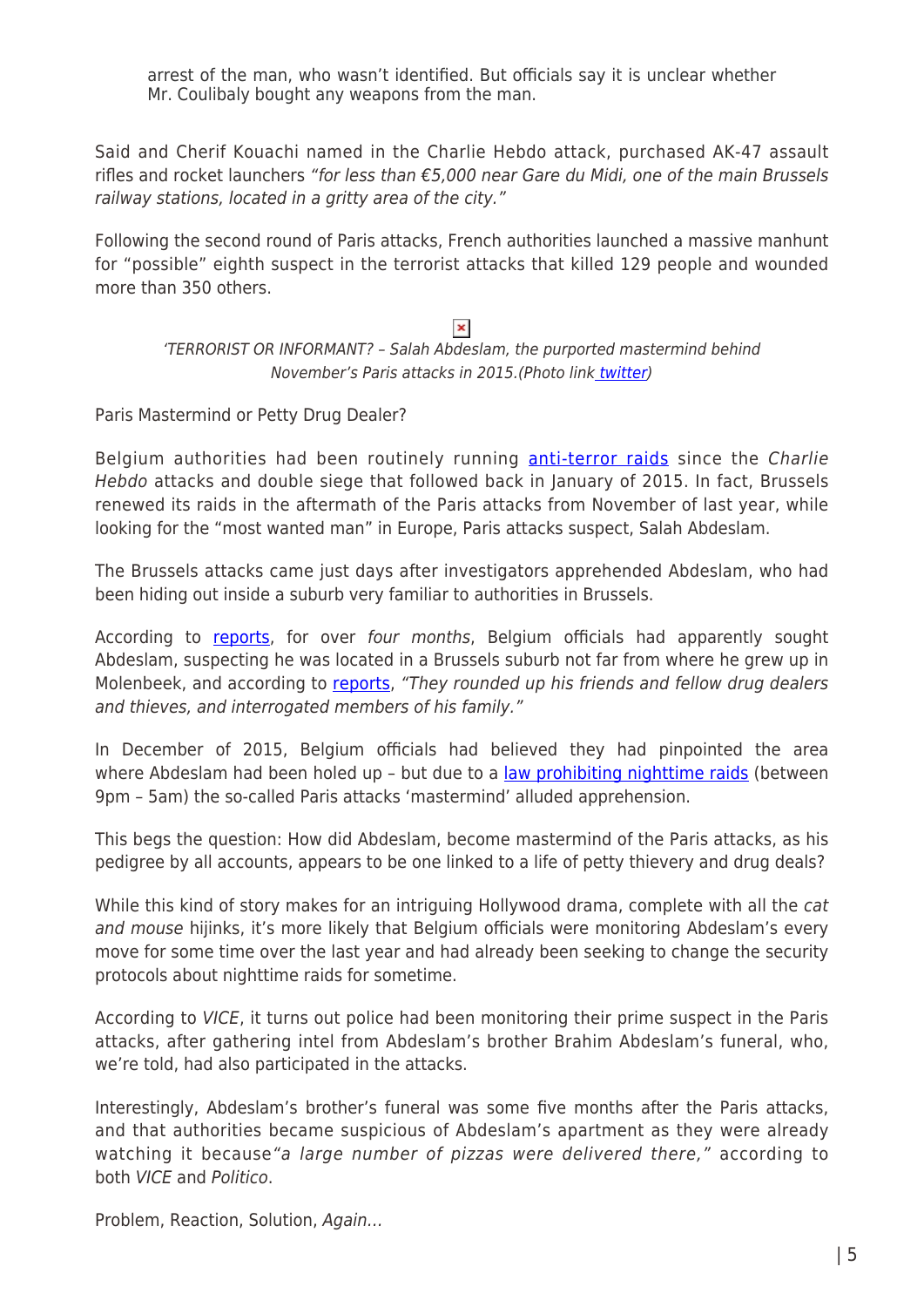All across Europe 'terror' threat levels have been raised for maximum impact, with fear induced talking points led by US and UK leadership promising to put an end to this latest set of terror attacks coming out of Brussels.

While many political leaders and media operatives continue to bang the drums of security over so-called terror 'sleeper cells' hiding in a nation near you – none of them will acknowledge the historical fact that they themselves have also helped to harbor, grow, foment and radicalize individuals through counter-terrorism operations for decades.

Allied nations of course will bring up the fact that Western intelligence regularly uses double agents and informants under the banner of security to obfuscate the true intentions of such programs.

The Media is already preempting the next shockwave of terror, even though every security agency across Europe is on high alert. Take a look at the CBS passage below that sets the stage – they way big media wants you to see it:

While investigators believe the deadly Brussels attacks were accelerated by Friday's arrest of the chief suspect in November's Paris attacks, Salah Abdeslam, U.S. investigators are working under the assumption that it's possible other similar plots may have been rushed into motion as well, CBS News homeland security correspondent Jeff Pegues reports.

Adding even more confusion in the aftermath of the Brussels attacks, we see another passage from the same CBS report that quotes FBI Director James Comey, stating that the attack images will 'dissuade' some individuals from joining ISIS, while explaining that there could be copycatattacks inspired by the events this week:

During a press conference, Lynch and FBI Director James Comey acknowledged a concern that the attacks would inspire copycats, Reid reports. However Comey said he believes the pictures of the carnage may dissuade some people from joining ISIS because the pictures show the group isn't actually building a caliphate, but instead killing innocent people.

According to officials, the Paris attacks were plotted in Brussels and as *[Mashable](http://mashable.com/2016/03/24/the-neighborhood-where-brussels-attackers-lived/#NKiqtP6Gluq8)* tells us, "In the fall, the neighborhood (Molenbeek) first became the focus of attention after it was revealed that the brothers Salah and Ibrahim Abdeslam, at the center of the Paris attack investigation, lived in the neighborhood.

Continuing, Mashable presents the backdrop that allegedly allowed terror to thrive in an area known for drugs and arms trafficking, according to Belgium's Deputy Prime Minister Jan Jambon:

Belgian Deputy Prime Minister Jan Jambon acknowledged in November that the the illegal economy of guns, drugs and petty crime in the neighborhood had been used to fund extremist activities. Despite plans to "clean up" the neighborhood, radical networks had been allowed to thrive in Molenbeek and elsewhere in the city, he admitted.

This presents the biggest question so far in this article: If we are to accept that authorities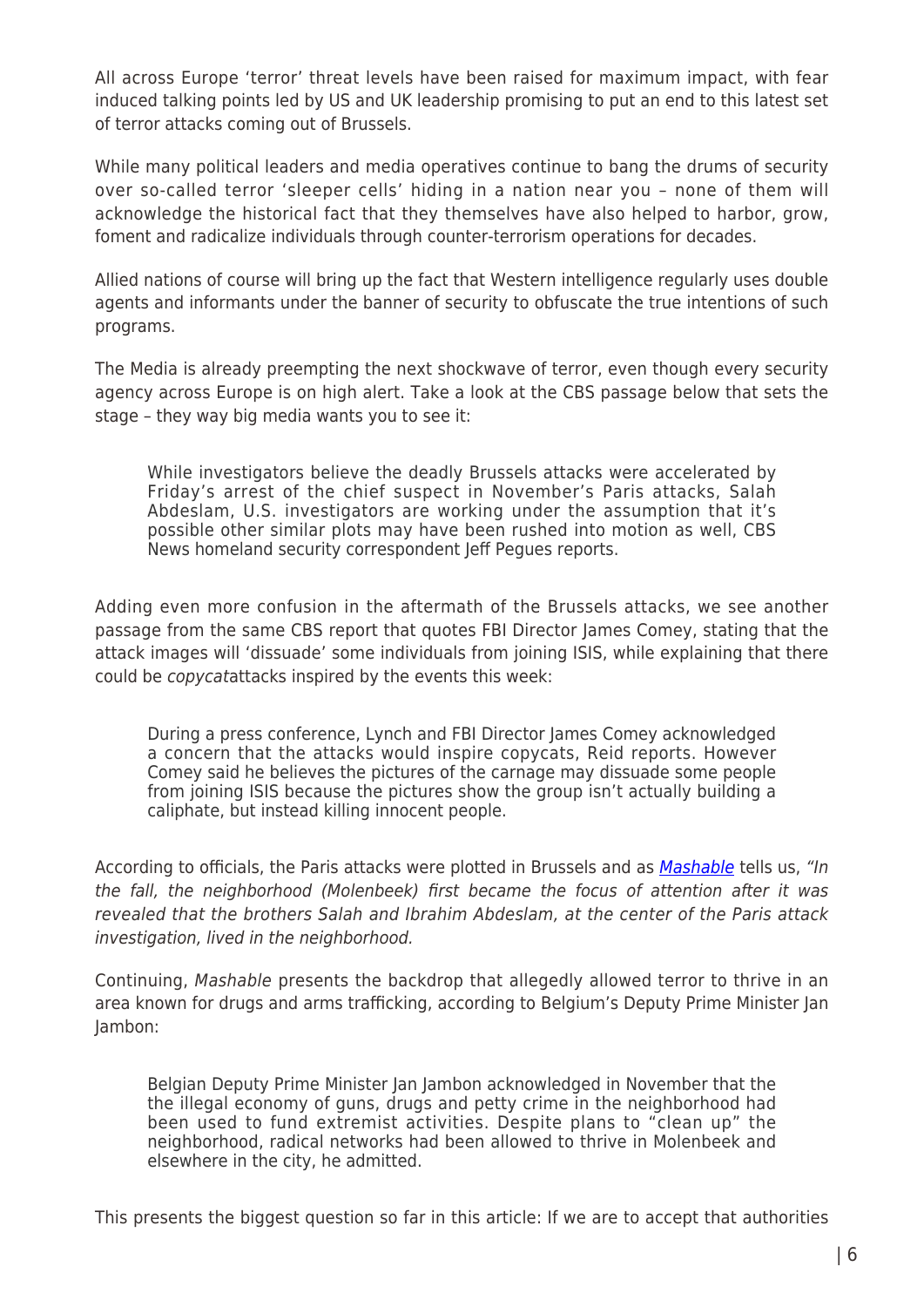were monitoring Molenbeek and Abdeslam at least since the November Paris attacks, how is it that they sat on his arrest for five months, days before the double attack in Brussels knowing the danger that was out there?

Additionally, from the beginning, officials presented that the Brussels attacks were a response to Abdeslam's arrest, when the timing of the attacks could have also been attributed to a deliberate lapse in security, allowing attackers months of planning, uninterrupted by authorities – even when they had prior knowledge of those allegedly involved.

Then we hit pay dirt…

In an article published at Haaretz entitled, "[EXCLUSIVE: Belgian Intelligence Had Precise](http://www.haaretz.com/world-news/1.710572) [Warning That Airport Targeted for Bombing](http://www.haaretz.com/world-news/1.710572)," we see that Belgium authorities did in fact have prior warning of the airport and subway attack:

The Belgian security services, as well as other Western intelligence agencies, had advance and precise intelligence warnings regarding the terrorist attacks in Belgium on Tuesday, Haaretz has learned.

The security services knew, with a high degree of certainty, that attacks were planned in the very near future for the airport and, apparently, for the subway as well.

Despite the advance warning, the intelligence and security preparedness in Brussels, where most of the European Union agencies are located, was limited in its scope and insufficient for the severity and immediacy of the alert.

Aanirfan [reports](http://aanirfan.blogspot.com/2016/01/terrorists-exposed.html) that the police had questioned the Brussels bombers just a week before the airport and subway attack:

"Khalid and Brahim El Bakraoui were again arrested just a few days before the 22 March 2016 attack, [according to the Center for Security Policy."](http://www.centerforsecuritypolicy.org/2016/03/16/shootout-turns-brussels-suburb-into-warzone/)

'CREATING A SCENE?' – A fellow passenger at Brussels Airport, causally walks next to a man in pain on the ground after an explosion. (Photo link to [johnsoncitypress\)](http://21stcenturywire.com/2016/03/25/brussels-terrordrome-masterminds-fake-cctv-footage-eu-funded-terror-drills-prior-knowledge/.johnsoncitypress.com/mediaFiles?type=image&url=/image/2016/03/22/Belgium-Attacks.jpg&caption=In%20this%20photo%20provided%20by%20Georgian%20Public%20Broadcaster%20and%20photographed%20by%20Ketevan%20Kardava,%20an%20injured%20man%20lies%20on%20the%20floor%20in%20Brussels%20Airport%20in%20Brussels,%20Belgium,%20after%20explosions%20were%20heard%20Tuesday,%20March%2022,%202016.%20A%20developing%20situation%20left%20a%20number%20dead%20in%20explosions%20that%20ripped%20through%20the%20departure%20hall%20at%20Brussels%20airport%20Tuesday,%20police%20said.%20All%20flights%20were%20canceled,%20arriving%20planes%20were%20being%20diverted%20and%20Belgium%27s%20terror%20alert%20level%20was%20raised%20to%20maximum,%20officials%20said.%20(Ketevan%20Kardava/%20Georgian%20Public%20Broadcaster%20via%20AP))

CCTV Footage Faked, Prior Knowledge and Security Changes

On March 23rd, an article written by Professor Michel Chossudovsky entitled, ["Media](http://www.globalresearch.ca/more-fake-video-reports-of-the-brussels-terror-attacks/5516074) [Manipulation: More Fake Video Reports of the Brussels Terror Attacks,"](http://www.globalresearch.ca/more-fake-video-reports-of-the-brussels-terror-attacks/5516074) we see how major media has pushed the Brussels attack narrative at the expense of the public:

One of the first videos published by Belgium's mainstream media, was, according to reports, from the CC security surveillance cameras at Brussels airport. The video report was released at 9.07am, one hour after the first bomb attack at the airport.

The video was fake. What Derniere Heure and La Libre published was footage from a January 2011 terror attack at Moscow International airport.

Journalists and media editors are fully aware that surveillance videos at an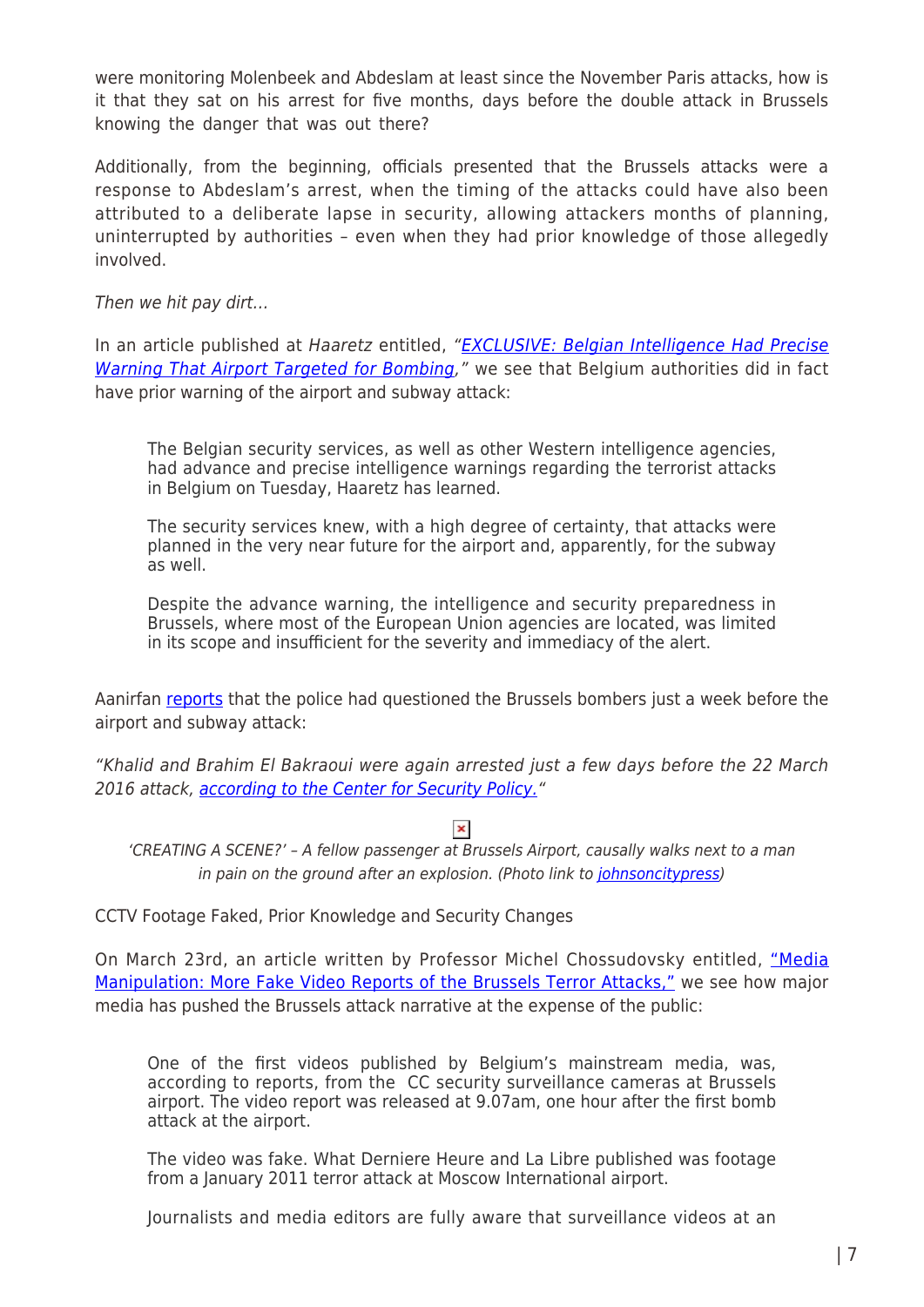airport are under the jurisdiction of the airport's security authorities. They are not normally released immediately after a terror attack.

There was no way the media could have got hold of the surveillance videos in the immediate wake of the attacks. Moreover, following the attack, the airport was closed down.

In another words, the airport surveillance video would not have been available to the media less than one hour after the terror event.

Chossudovsky, then explains how the media manipulation didn't end there:

The terror attack in the afternoon of March 22 at Brussels Maelbeek Metro station was reported by mainstream media including CNN.

In these reports, video footage from a 2011 terror attack in Minsk, Belarus was used by network TV and online media to describe what was happening in the metro station at the time of the attacks.

On one hand, authorities and their media counterparts want you to believe the terror attacks of today are some kind of unforeseen black swan event but the reality is, these incidents prove time and again examples of pre-planning and foreknowledge before an incident occurs.

Today the [UK's Telegraph reports,](http://www.telegraph.co.uk/news/worldnews/europe/belgium/12204399/Brussels-terror-attacks-metro-airport-suspects-live.html) that the Bakraoui brothers named in the Brussels twin terror attacks, were already known to US officials before the Paris attacks, as both had been placed on a watch list:

Brahim El Bakraoui, one of the Brussels suicide bombers, was on a US counterterrorism watch list before the November attacks in Paris and his brother Khalid was put on the list shortly afterward, sources familiar with the matter said, Reuters writes.

Reuters previously reported that both brothers had been known to U.S. authorities before the March 18 arrest of Salah Abdeslam, a French national who prosecutors say had a key role in the Paris attacks.

Many critics of today's terror events, often cite the uncanny timing of security measures around the time of these incidents. The Brussels attack, appears to be no different, as the EU has been seeking a controversial 'passenger name record system' since at least the Paris attacks. The proposal has been met with much opposition, as some law makers are concerned about public privacy.

Earlier this week **according to the [EUObserver](https://euobserver.com/justice/132782)** (hat-tip Ger Anono), "EU interior ministers are expected to hold an emergency meeting in the wake of Tuesday's attacks in Brussels, as European authorities try – again – to find ways to address the terrorism threat.

With the use of existing databases, ministers will discuss "the launch of a new EU-wide air passenger name record (PNR) system."

The PNR was something [we at](http://21stcenturywire.com/2015/01/18/full-throttle-anti-terror-raids-rolled-out-after-paris-attacks-expose-western-fraud/) [21WIRE](http://21stcenturywire.com/2015/01/18/full-throttle-anti-terror-raids-rolled-out-after-paris-attacks-expose-western-fraud/) had brought up after the first wave of Paris attacks.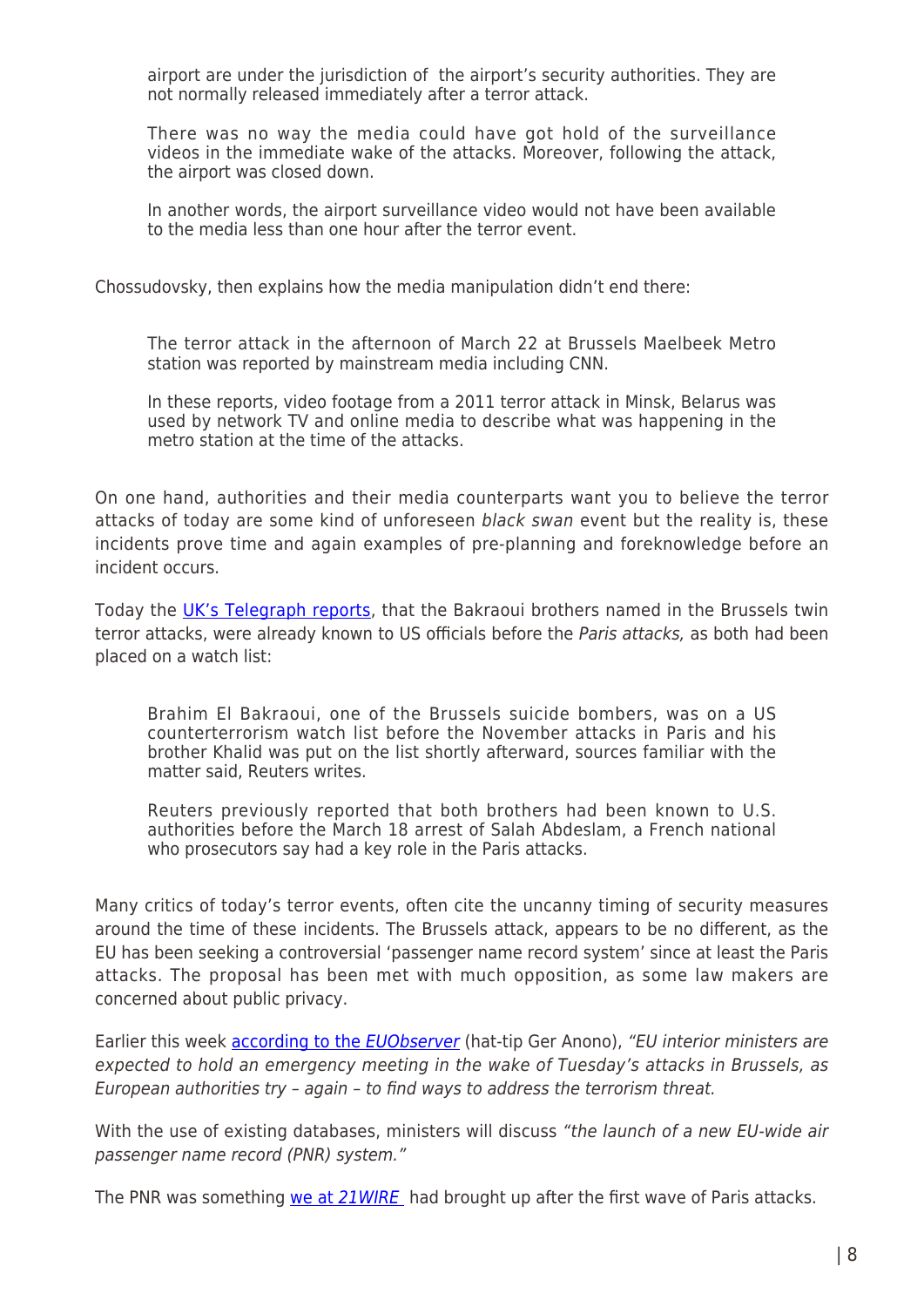Additionally, in the wake of the attacks in Paris, there were open calls by US and UK leadership to gain access to encrypted data. Both President Obama and PM Cameron have agreed to [stage cyber 'war games' and establish a joint cyber cell, to repel future hack](http://news.sky.com/story/1409435/uk-and-us-announce-joint-anti-terror-plans) [attacks](http://news.sky.com/story/1409435/uk-and-us-announce-joint-anti-terror-plans).

This year, the [nature of encryption has reached critical mass,](http://21stcenturywire.com/2016/03/03/battle-over-privacy-why-the-fbis-case-against-apple-is-falling-apart/) as between the very public court battle with Apple and the FBI – as the security agency is seeking a more direct route into personal devices moving into the future.

Survivors of Multiple Terror Events

Perhaps the most bizarre and extremely questionable story to come out since the Brussels attacks, were the reports of Mason Wells, a Mormon missionary, who allegedly survived three separate terror attacks since 2013 – Boston, Paris and Brussels.

Back in 2013, just after the Boston marathon bombing, the Washington Post ran an article including some interesting [statistics about terror](https://www.washingtonpost.com/news/wonk/wp/2013/04/16/eight-facts-about-terrorism-in-the-united-states/) directly from the [National Counterterrorism](http://www.nctc.gov/) [Center](http://www.nctc.gov/), which stated that:

In the last five years, the odds of an American being killed in a terrorist attack have been about [1 in 20 million](http://reason.com/archives/2011/09/06/how-scared-of-terrorism-should) (that's including both domestic attacks and overseas attacks).

Here's the Mason Wells story, as reported by ABC news…

Just another coincidence? At those odds, it's a near impossibility, and more likely we are looking at a role player of sorts.

Terror Drills & Operation Gladio

.

As 21WIRE has noted many time before, we've seen evidence of multi-agency drills or security exercises prior to other alleged attacks and shootings – was this the case in Brussels?

In October of 2015, **[SputnikNews](http://sputniknews.com/military/20151030/1029365598/nato-drills-europe-us.html) [reported massive NATO drills](http://sputniknews.com/military/20151030/1029365598/nato-drills-europe-us.html) in Belgium and other** member countries:

On October 21, the largest NATO military exercises in 13 years moved into an active phase testing threat response. The drills involve over 36,000 troops from 30 NATO and partner countries.

The first phase of the Trident Juncture drills began October 3, running for two weeks in Canada, Norway, Germany, Belgium and the Netherlands. The second part is taking place in southern Europe – Spain, Italy, and Portugal – as well as in the Mediterranean Sea and the Atlantic Ocean.

Similarly, in February, *[The Daily Mail](http://www.dailymail.co.uk/news/article-3469066/Dead-bodies-strewn-tube-trains-tower-block-collapses-station-emergency-services-carry-drill-Europe-s-biggest-disaster-response.html#ixzz43p0HlEVW)* published an article reporting "Europe's largest-ever disaster response training exercise":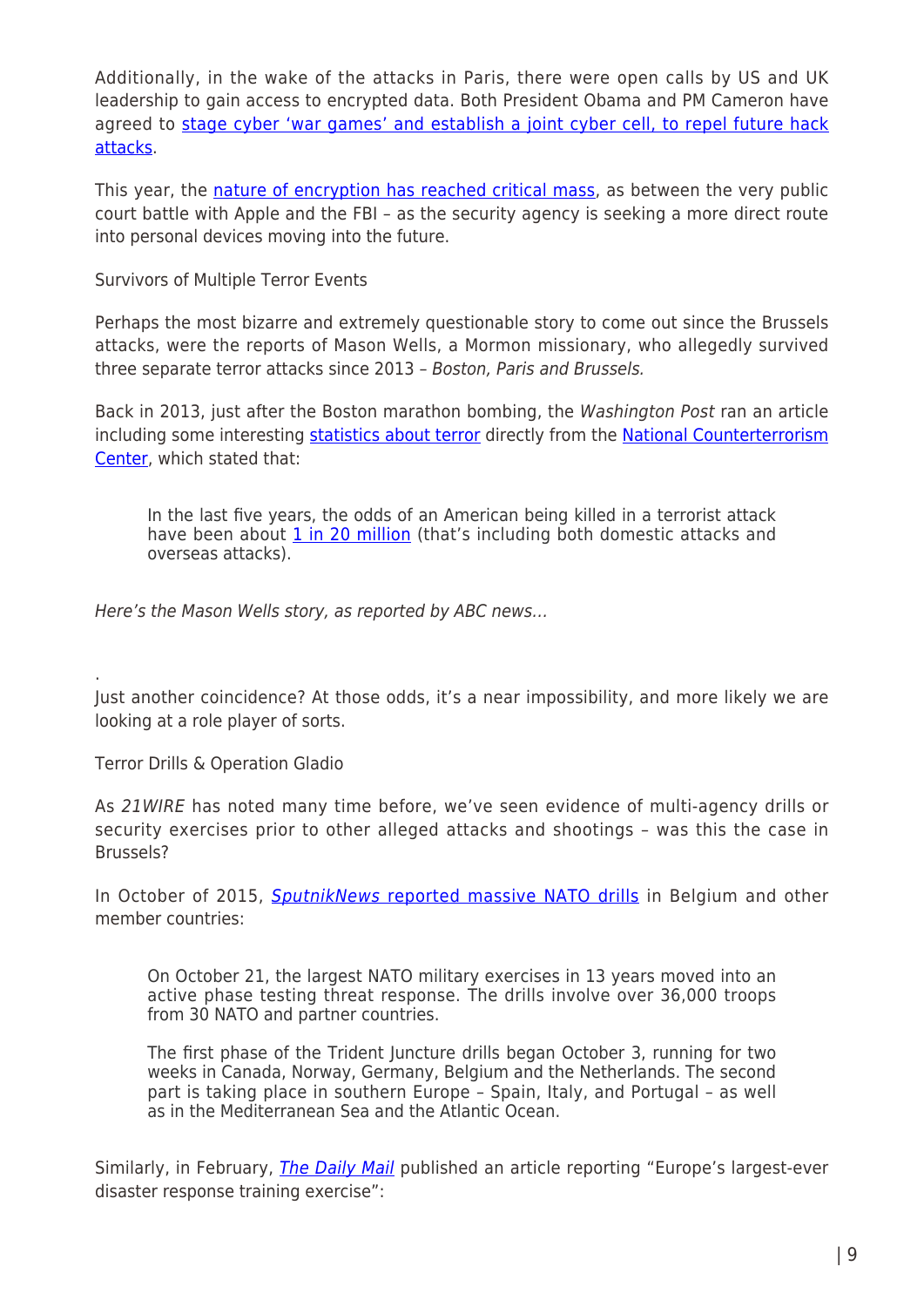Police, firefighters and paramedics will this week work side-by-side with more than 70 partner agencies including local councils, utility companies and specialist search and rescue teams to respond to the disaster during the fourday drill.

Disaster victim identification teams from all UK police regions are also working alongside other forensic specialists in a mortuary on site.

Teams will also be working alongside firefighters from Italy, Hungary and Cyprus who will also be mobilised to the incident on Wednesday.

Although this scenario is not a terrorist attack, we will be practising procedures and systems that are common to any emergency that results in a large number of fatalities and injuries.



'CRISIS ACTORS' – Two actors with fake gory wounds seen here laughing in between playing their part in the exercise. (Photo link [livestream\)](http://img.new.livestream.com/events/00000000004a3d08/720d52d1-8c92-4301-99f2-3feba4d5610d.jpg)

That's not all. Back in [2013](https://www.youtube.com/watch?v=OEWEy8bxzCc), "a full-scale emergency drill at Brussels Airport to test and evaluate the preparedness of our airport emergency services in the event of an incident."

Here's a YouTube video depicting the Brussels Airport drill in April of 2013, and then again in April of 2015…

.

.

In December of 2015, in a 21WIRE article entitled ["GLADIO GOES GLOBAL: Gangs and](http://21stcenturywire.com/2015/12/14/gladio-global-gangs-and-counter-gangs-in-europe-ireland-iraq-and-now-in-syria/) [Counter Gangs in Europe, Northern Ireland, Iraq and now in Syria](http://21stcenturywire.com/2015/12/14/gladio-global-gangs-and-counter-gangs-in-europe-ireland-iraq-and-now-in-syria/)," we see a dark alliance of security and terror across Europe: